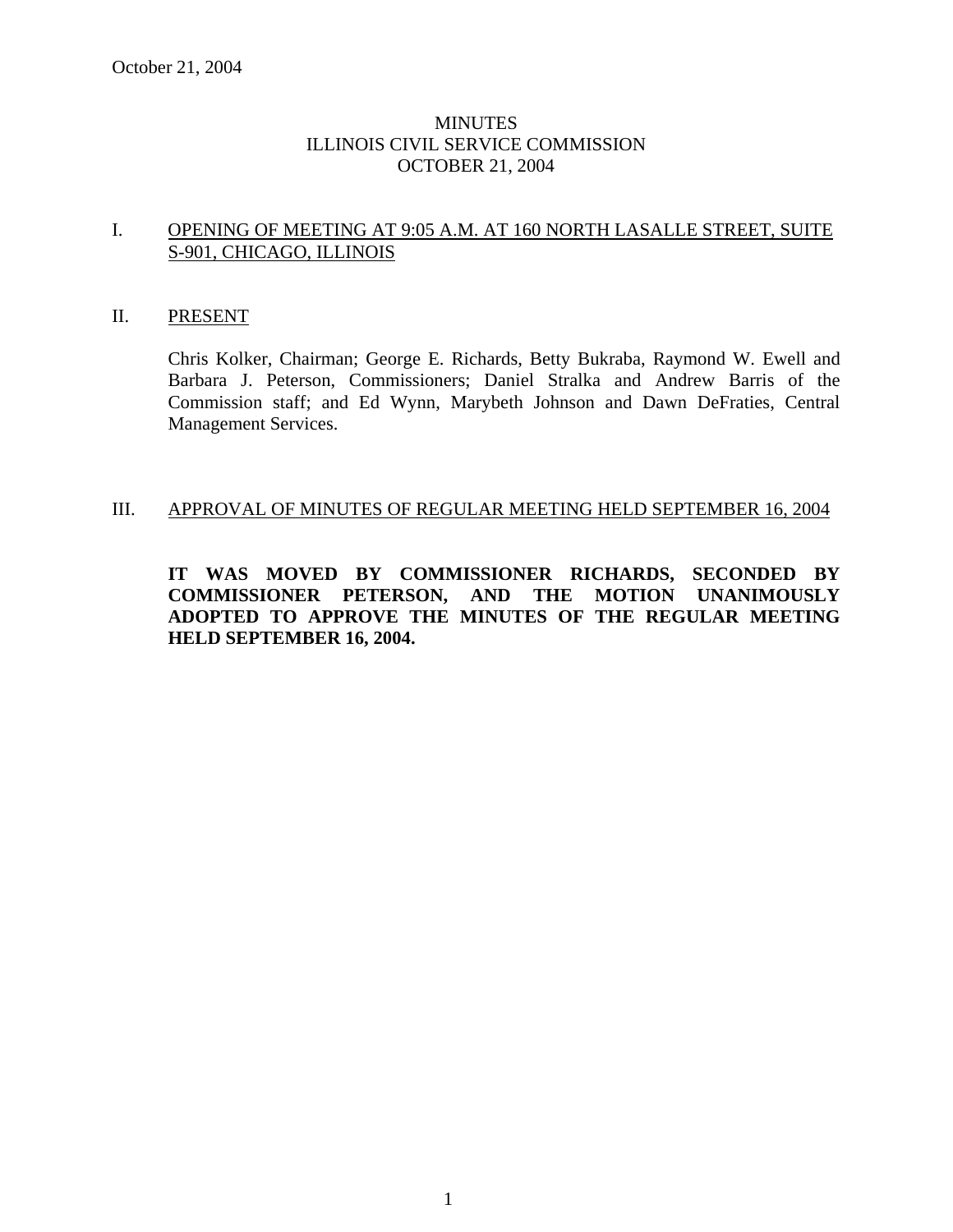#### IV. EXEMPTIONS UNDER SECTION 4d(3) OF THE PERSONNEL CODE

#### **Report on Exempt Positions** A.

|                                        | Total            | Number of Exempt |
|----------------------------------------|------------------|------------------|
|                                        | <b>Employees</b> | Positions        |
|                                        |                  |                  |
|                                        |                  |                  |
|                                        |                  |                  |
|                                        |                  |                  |
|                                        |                  |                  |
| Central Management Services 1253 106   |                  |                  |
| Children and Family Services  3529  41 |                  |                  |
|                                        |                  |                  |
|                                        |                  |                  |
|                                        |                  |                  |
|                                        |                  |                  |
|                                        |                  |                  |
|                                        |                  |                  |
|                                        |                  |                  |
|                                        |                  |                  |
|                                        |                  |                  |
|                                        |                  |                  |
|                                        |                  |                  |
|                                        |                  |                  |
|                                        |                  |                  |
|                                        |                  |                  |
|                                        |                  |                  |
|                                        |                  |                  |
|                                        |                  |                  |
|                                        |                  |                  |
|                                        |                  |                  |
|                                        |                  |                  |
|                                        |                  |                  |
|                                        |                  |                  |
|                                        |                  |                  |
|                                        |                  |                  |
|                                        |                  |                  |
|                                        |                  |                  |
|                                        |                  |                  |
|                                        |                  |                  |
|                                        |                  |                  |
|                                        |                  |                  |
|                                        |                  |                  |
|                                        |                  |                  |
|                                        |                  |                  |
|                                        |                  |                  |
|                                        |                  |                  |
|                                        |                  |                  |
|                                        |                  |                  |
|                                        |                  |                  |
|                                        |                  |                  |
|                                        |                  |                  |
|                                        |                  |                  |
|                                        |                  |                  |
|                                        |                  |                  |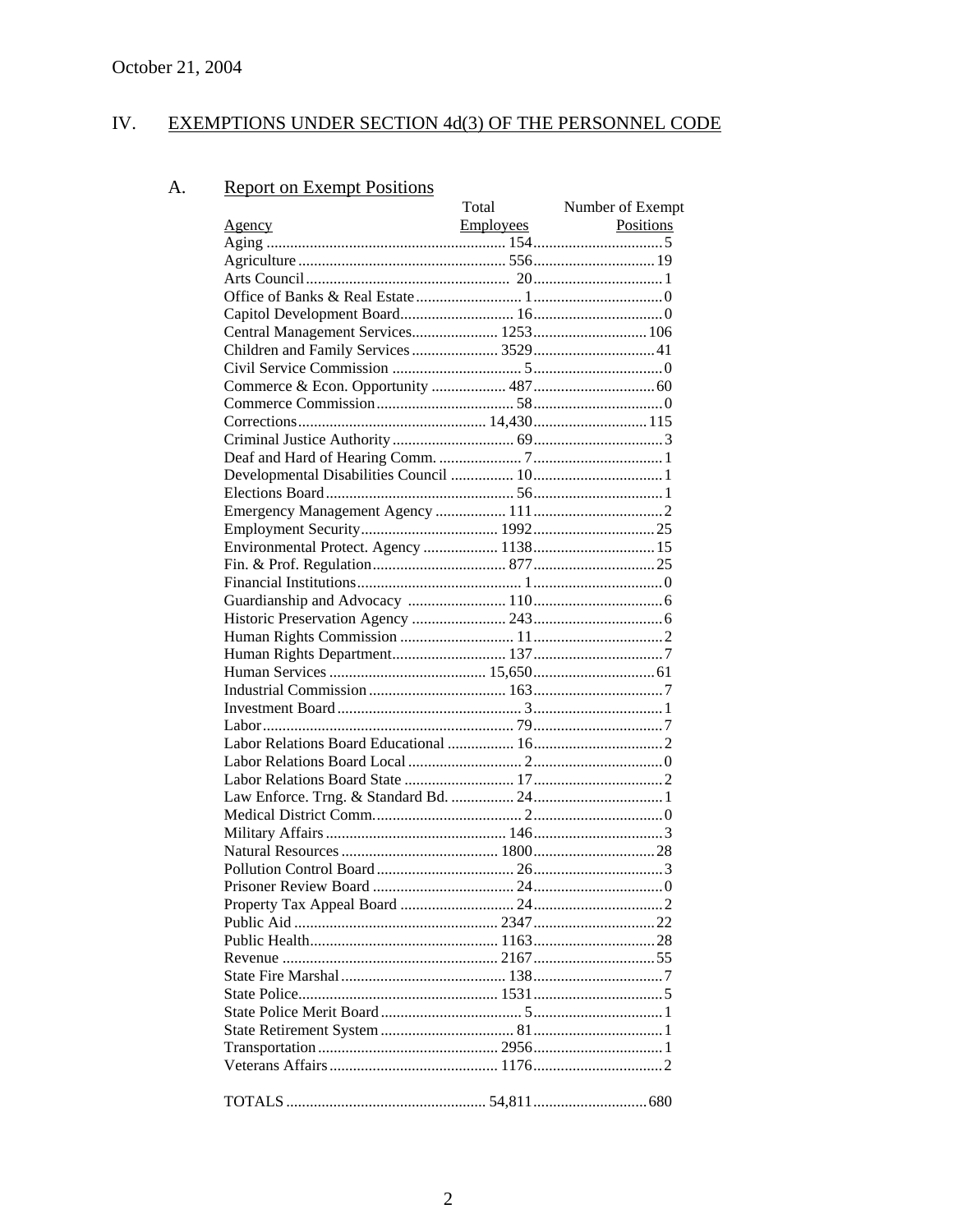#### B. Governing Rule - Jurisdiction B Exemptions

- a) Before a position shall qualify for exemption from Jurisdiction B under Section 4d(3) of the Personnel Code, the position shall be directly responsible to:
	- 1. The Governor, or
	- 2. A departmental director or assistant director appointed by the Governor, or
	- 3. A board or commission appointed by the Governor, or
	- 4. The head of an agency created by Executive Order, or the director or assistant director of an agency carrying out statutory powers, whose offices are created by the Governor subject to legislative veto under Article V, Section 11, of the Constitution of 1970, which agency head, director, or assistant director may themselves be subject to exemption under Section 4d(3), or
	- 5. In an agency having a statutory assistant director, a deputy director exercising full line authority under the director for all operating entities of the agency, provided the statutory role of assistant director is vacant or is assigned clearly distinct and separate duties from the deputy director and as a colleague to him, or
	- 6. A line position organizationally located between the director and/or assistant director and a subordinate statutorily exempt position(s), provided the position proposed for exemption has line authority over the statutory exempt position(s), or
	- 7. The elected head of an independent agency in the executive, legislative, or judicial branch of government.
- b) If a position meets the above criterion, it must, in addition, be responsible for one or more of the following before it shall be approved as exempt:
	- 1. Directs programs defined by statute and/or departmental, board, or commission policy or possess significant authority when acting in the capacity of a director of programs to bind the agency.
	- 2. Makes decisions in exercising principal responsibility for the determination or execution of policy which fix objectives or state the principles to control action toward operating objectives of one or more divisions, such decisions being subject to review or reversal only by the director, assistant director, board or commission.
	- 3. Participates in the planning and programming of departmental, board, or commission activities, integrating the plans and projections of related divisions, and the scheduling of projected work programs of those agencies.
	- 4. Makes decisions in exercising principal responsibility for the determination or execution of policy which fix objectives or state the principles to control action toward operating objectives of one or more divisions, such decisions being subject to review or reversal only by the director, assistant director, board or commission.
	- 5. Participates in the planning and programming of departmental, board, or commission activities, integrating the plans and projections of related divisions, and the scheduling of projected work programs of those agencies.

**\* \* \* \***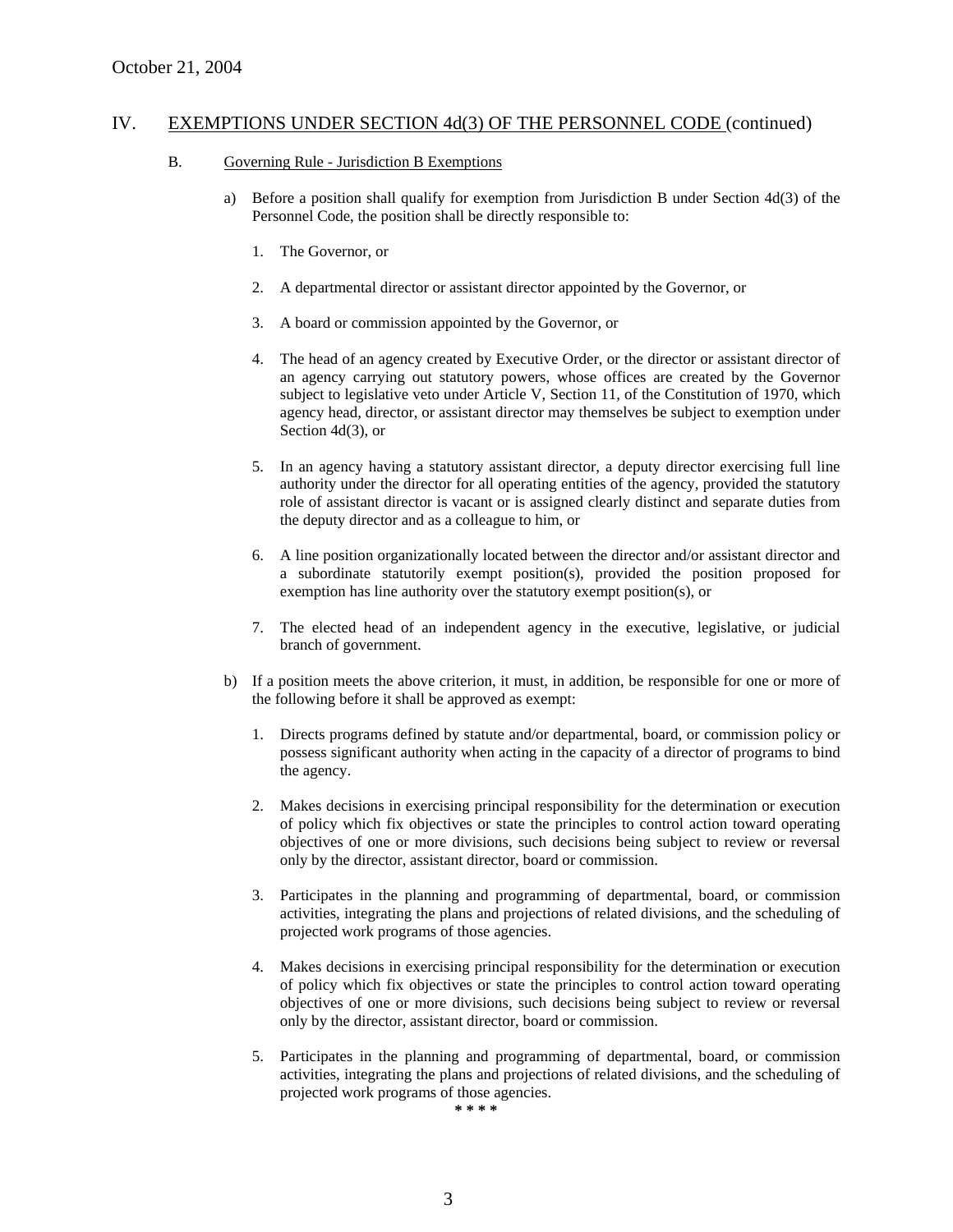- Assistant Executive Director Andrew Barris discussed with Larry Plummer at CMS the policy-making responsibilities of Items L-O and addressed these issues at the meeting. Barris stated that the Commission was concerned that, after approval of the Media Administrators in the months of July and August, CMS has not informed the Commission of any changes in duties, responsibilities, organization, etc. of the Public Information Officer (PIO) positions in the agencies - many of which enjoyed 4d(3) status - that were necessarily affected by the creation of the Media Administrator positions as called for in CSC Rule 11(d). CMS was directed to provide for the Commission by the November meeting the status of the Agency PIOs that were displaced by the creation of the Media Administrators. Failure to do so may lead to the revocation of the 4d(3) status granted the Media Administrators in accordance with CSC Rule 11(c). Ed Wynn, CMS Chief Legal Counsel, and Marybeth Johnson, Deputy Director of the Illinois Office of Communication and Information (IOCI), appeared before the Commission to make a presentation to the Commissioners. Ed Wynn assured the Commission that prior to the next meeting CMS would provide an update as to the status of the Public Information Officer positions that were displaced due to the consolidation of the Media Administrators in the IOCI. Dawn DeFraties, Deputy Director of Personnel at CMS, stated that to date the consolidation at IOCI led to the abolishment of 4 titles.
- Wynn addressed the Commission regarding Item L, the Deputy Chief Administrative Officer. He stated that this position would act as his assistant, report to him, and he described several position duties to illustrate the principle policy formulating/implementing responsibilities of the position. Wynn made reference to an organizational structure at CMS in which he would be responsible for 1/2 the agency. Executive Director Stralka noted that this would impact the eligibility of numerous previously granted exemptions; Wynn clarified this statement to confirm that no such organizational change had occurred. The statement was intended to emphasize the scope of responsibility for this requested exemption. Therefore, the staff recommended exemption.
- Marybeth Johnson addressed Agenda Items M-O. Due to several different news mediums through which information is dispersed, she stated that these positions were necessary to coordinate and translate the information put forth by the many agencies in the variety of mediums through which the public receives its news and also to remain consistent with the Governor's stated policy objectives. She stated that these positions were primary policy making positions and that they would report to her. She also stated that each position had final decision-making authority regarding the form in which information is dispersed. Chairman Kolker specifically inquired about the responsibilities of the positions. As an example, Johnson described the publications put forth by the Department of Aging. Not only would Item N, the Statewide Publication Services position, be responsible for making policy regarding distribution and form of consistent and uniform publications put forth by the Department of Aging, it would also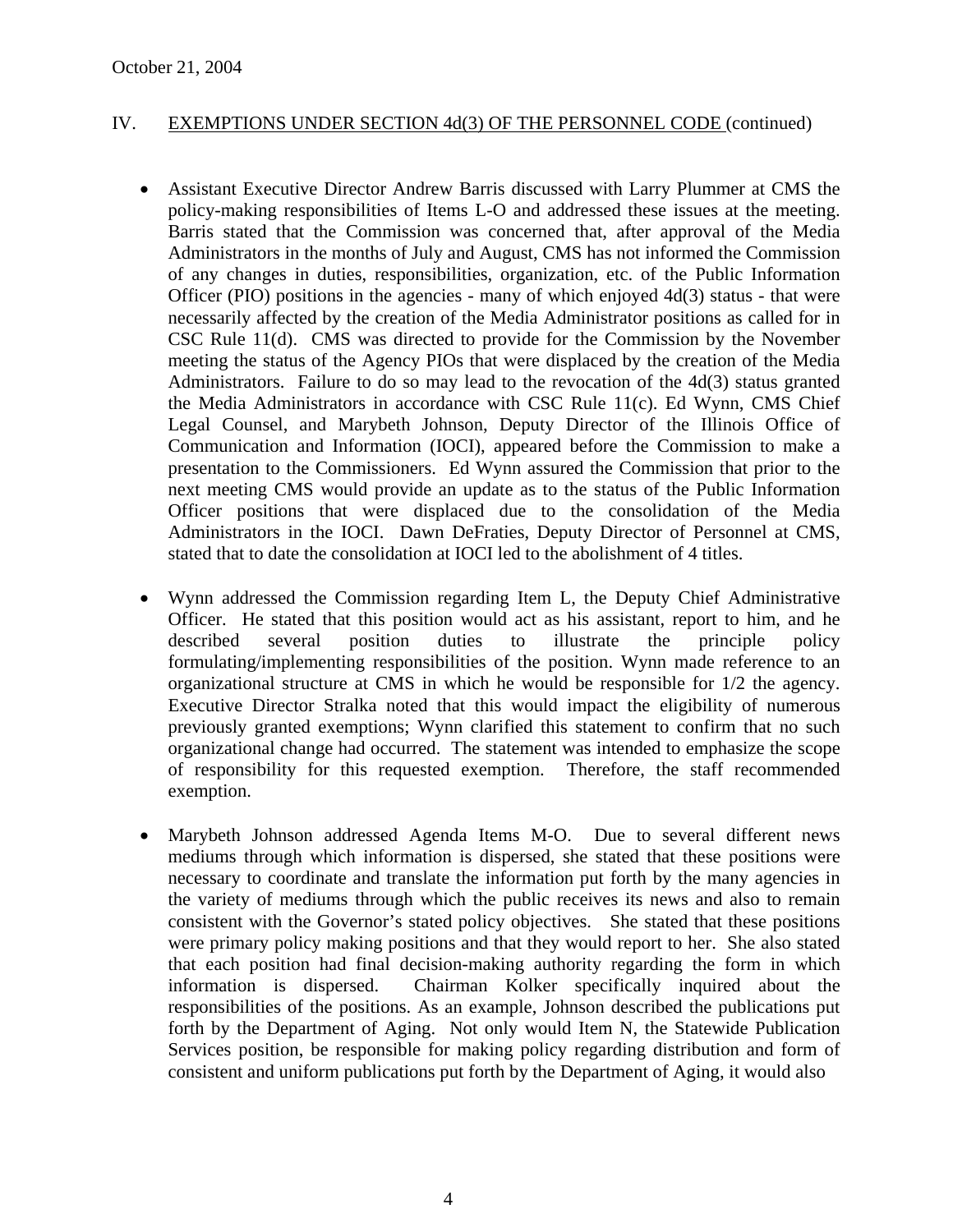create policy to insure that the information contained within the pamphlets was also consistent with the information put out by other agencies through other means, i.e. internet, television and radio. In addition, she also stated that these positions were necessary in providing greater citizen access to information that the public might need regarding the many agencies the IOCI represents. Upon completion of the CMS presentation, Commission staff recommended exemption.

- The Commission staff had questions regarding the policy-making responsibilities of Items C, G and H. These exemption requests were subsequently withdrawn by the agencies.
- The Commission staff had questions regarding the policy-making responsibilities of Item I, the Director of Security at the IHPA. Susie Fishel in human resources at IHPA explained that vast numbers of the general public will be visiting the Abraham Lincoln Presidential Library and Museum and that a large number of receptions and events would also be hosted at the Library. Several valuable artifacts and documents - the Gettysburg Address and the Emancipation Proclamation – will be displayed at the Library. The security of these documents requires a policy-making position in the form of the Director of Security for the Library. In addition, other agencies have had similar exempt security positions. Therefore, the staff recommended exemption.
- The Commission staff had questions regarding potential overlap in the policy-making responsibilities of Item K. Andrew Barris spoke with Deb Tumulty and Betty Ames at the Department of Revenue. They stated that the Communications Officer was the primary policy making position regarding the creation of economically viable property tax initiatives and their effect on state revenues and local governments. They explained that Property Tax is Revenue's own unique tax and is totally unrelated to the Agency's approximately 70 other taxes. They explained that there was very little substantive overlap with other exempt positions in the Department – specifically the Legal Counsel position dealing with property tax issues or the legislative liaisons. The primary policy making responsibility of the exempt legal counsel position dealing with property tax issues involves the legal writing of tax policy and analysis of existing law. The legislative liaisons at Revenue primarily deal with legislative protocol and the passage of any piece of legislation regarding the Department of Revenue. However, the Communications Officer position deals with the practical application and effect of property tax initiatives on state revenue and the practical effect of such property tax proposals from the economic perspective of local governments and the state as a whole. Tumulty and Ames also stated that there would be no more requests for exemptions regarding any position dealing with property taxes. Therefore, after determining there is no substantial overlap in the policy-making responsibilities of the positions at Revenue regarding property taxes, the staff recommended exemption.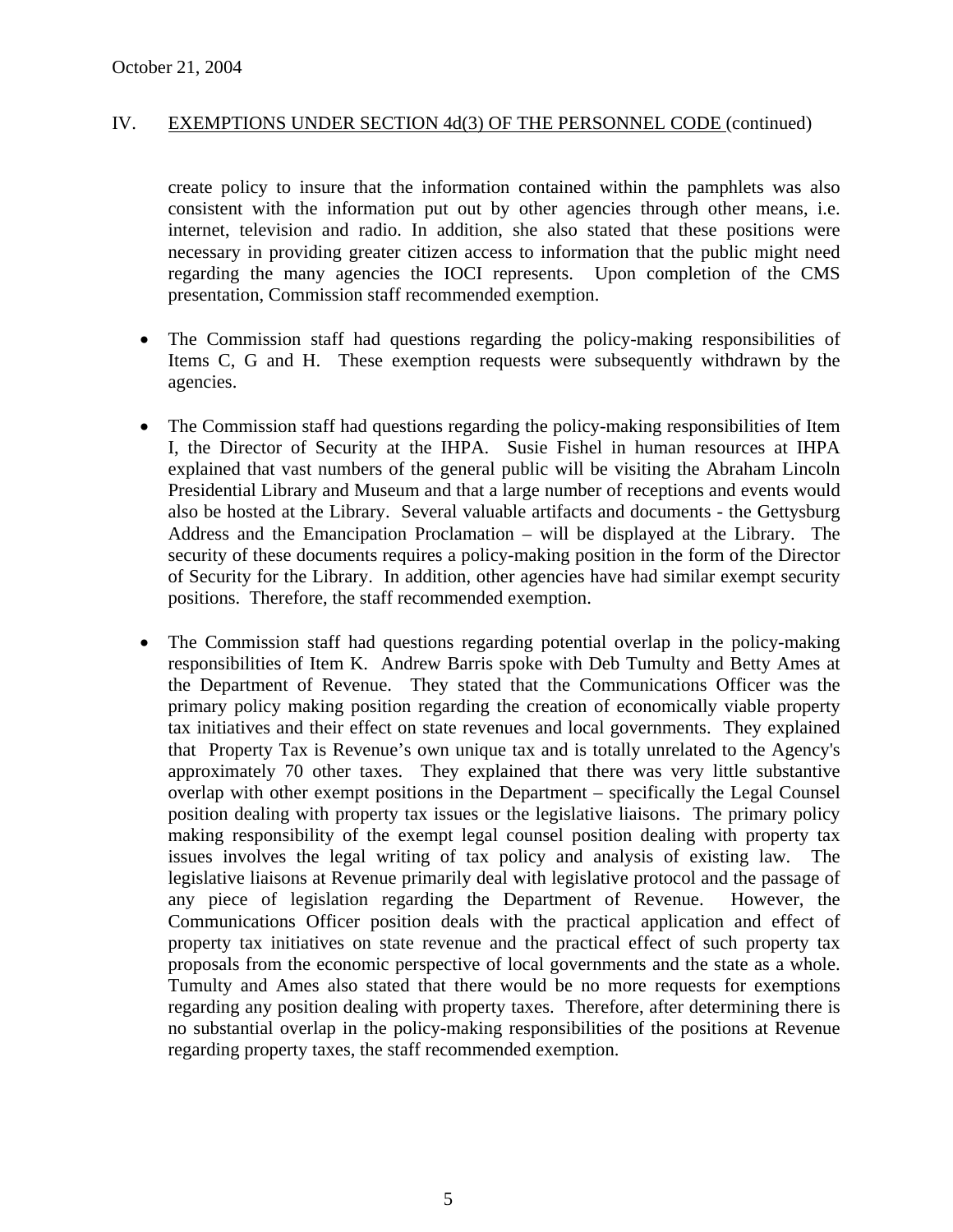**IT WAS MOVED BY COMMISSIONER RICHARDS, SECONDED BY COMMISSIONER PETERSON AND THE MOTION UNANIMOUSLY ADOPTED TO CONTINUE OR APPROVE THE REQUESTS FOR 4D(3) EXEMPTION FOR THE FOLLOWING POSITIONS IN ACCORDANCE WITH STAFF RECOMMENDATION:** 

#### **C. Requests for 4d(3) Exemption Withdrawn**

# **The following 4d(3) requests for exemption were withdrawn prior to the October 21, 2004 meeting.**

| Agency:<br><b>Position Title:</b><br><b>Position Number:</b><br>Division:<br>Incumbent:<br>Supervisor:<br>Location: | Department of Public Aid<br>Senior Public Service Administrator<br>40070-33-00-800-00-21<br>Office of the Director<br>Jean Summerfield<br>Director<br>Cook                |
|---------------------------------------------------------------------------------------------------------------------|---------------------------------------------------------------------------------------------------------------------------------------------------------------------------|
| Agency:<br><b>Position Title:</b><br><b>Position Number:</b><br>Division:<br>Incumbent:<br>Supervisor:<br>Location: | Department of Natural Resources<br>Senior Public Service Administrator<br>40070-12-09-000-00-01<br><b>Office of Business Management</b><br>Vacant<br>Director<br>Sangamon |
| Agency:<br><b>Position Title:</b><br><b>Position Number:</b><br>Division:<br>Incumbent:<br>Supervisor:<br>Location: | Department of Natural Resources<br><b>Administrative Assistant II</b><br>00502-12-00-200-10-02<br>Director's Office<br>Vacant<br>SPSA-40070-12-00-200-00-01<br>Sangamon   |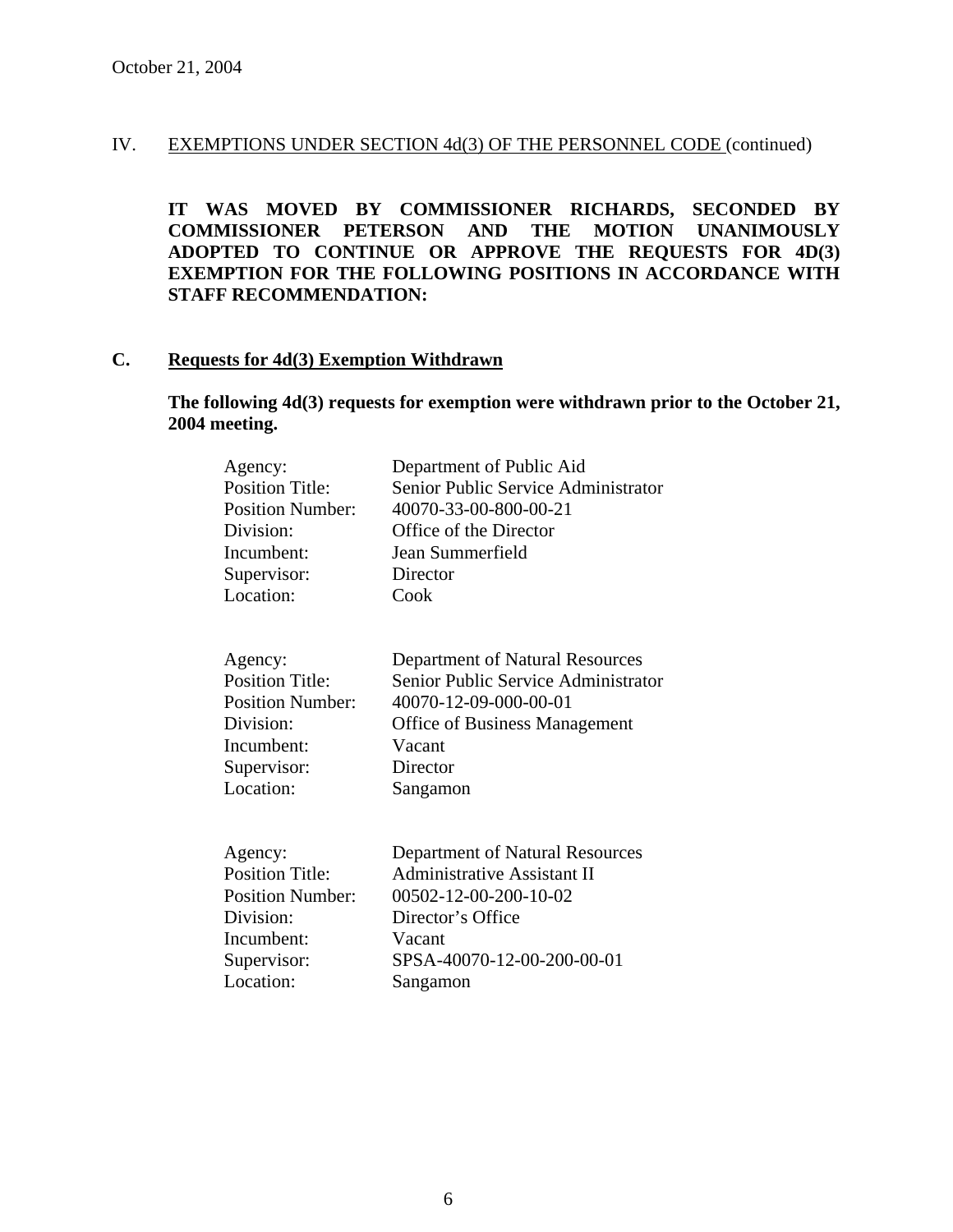# **D. Request for 4d(3) Exemption Continued by the Commission**

# **The following 4d(3) request for exemption was continued at the October 21, 2004 meeting until the November 18, 2004 meeting:**

| Agency:                 | Department of Children and Family Services |
|-------------------------|--------------------------------------------|
| <b>Position Title:</b>  | Senior Public Service Administrator        |
| <b>Position Number:</b> | 40070-16-00-000-50-01                      |
| Division:               | Director's Office                          |
| Incumbent:              | Vacant                                     |
| Supervisor:             | Director – DCFS                            |
| Location:               | <b>Cook County</b>                         |

# **E. Requests for 4d(3) Exemption Approved by the Commission**

# **The following 4d(3) requests for exemption were approved at the October 21, 2004 meeting:**

| Agency:                 | Criminal Justice Information Authority |
|-------------------------|----------------------------------------|
| <b>Position Title:</b>  | Senior Public Service Administrator    |
| <b>Position Number:</b> | 40070-50-05-400-00-01                  |
| Division:               | Research & Analysis                    |
| Incumbent:              | <b>Gerard Ramker</b>                   |
| Supervisor:             | <b>Executive Director</b>              |
| Location:               | <b>Cook County</b>                     |
| Agency:                 | Criminal Justice Information Authority |
| <b>Position Title:</b>  | <b>Public Service Administrator</b>    |
| <b>Position Number:</b> | 37015-50-05-000-21-01                  |
| Division:               | <b>Human Resources</b>                 |
| Incumbent:              | Jan Oncken                             |
| Supervisor:             | <b>Executive Director</b>              |
| Location:               | <b>Cook County</b>                     |
| Agency:                 | Department of Human Services           |
| <b>Position Title:</b>  | Senior Public Service Administrator    |
| <b>Position Number:</b> | 40070-10-18-000-00-02                  |
| Division:               | <b>Office of Community Relations</b>   |
| Incumbent:              | Vacant                                 |
| Supervisor:             | Secretary of DHS                       |
| Location:               | <b>Cook County</b>                     |
|                         |                                        |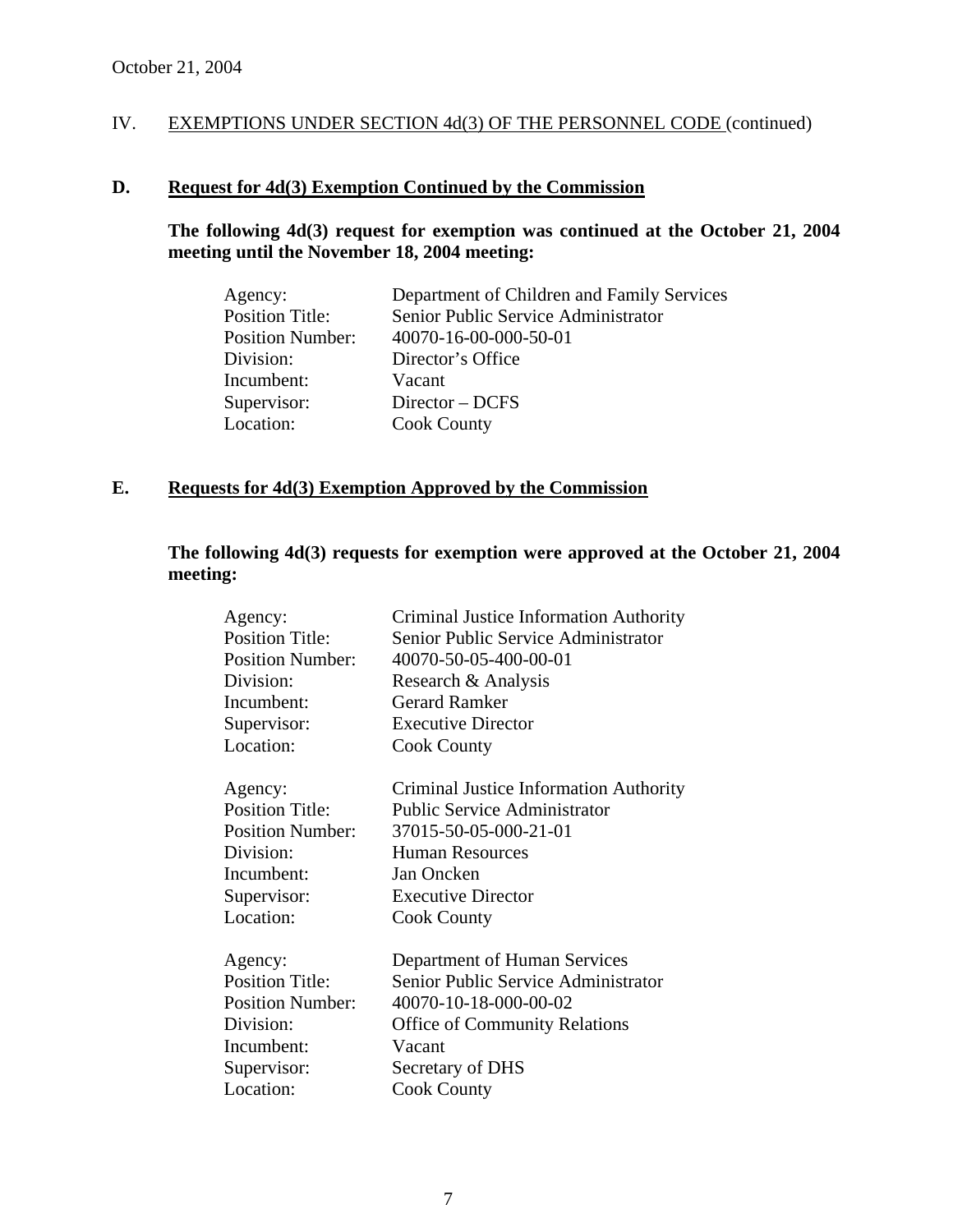| Agency:<br><b>Position Title:</b><br><b>Position Number:</b><br>Division:<br>Incumbent:<br>Supervisor:<br>Location:          | Illinois Historic Preservation Agency<br>Senior Public Service Administrator<br>40070-48-50-100-00-01<br>A. Lincoln Presidential Library & Museum Security<br>Vacant<br><b>ALPLM Director</b><br><b>Sangamon County</b>                                                                               |
|------------------------------------------------------------------------------------------------------------------------------|-------------------------------------------------------------------------------------------------------------------------------------------------------------------------------------------------------------------------------------------------------------------------------------------------------|
| Agency:<br><b>Position Title:</b><br><b>Position Number:</b><br>Bureau/Division:<br>Incumbent:<br>Supervisor:<br>Location:   | <b>Central Management Services</b><br>Senior Public Service Administrator<br>40070-37-70-000-01-02<br>Chief Administrative Officer/General Counsel's Office<br>Vacant<br>Chief Administrative Officer and General Counsel<br><b>Cook County</b>                                                       |
| Agency:<br><b>Position Title:</b><br><b>Position Number:</b><br>Bureau / Division:<br>Incumbent:<br>Supervisor:<br>Location: | <b>Central Management Services</b><br>Senior Public Service Administrator<br>40070-37-80-200-00-01<br>Illinois Office of Communication and Information/<br><b>Statewide Electronic Media Services</b><br>Vacant<br>Deputy Director/Office of Communication and Information<br><b>Sangamon County</b>  |
| Agency:<br><b>Position Title:</b><br><b>Position Number:</b><br>Bureau/Division:<br>Incumbent:<br>Supervisor:<br>Location:   | <b>Central Management Services</b><br>Senior Public Service Administrator<br>40070-37-80-300-00-01<br>Office of Communication and Information/Statewide<br>Publications, Editorial and Design Services<br>Vacant<br>Deputy Director/Office of Communication and Information<br><b>Sangamon County</b> |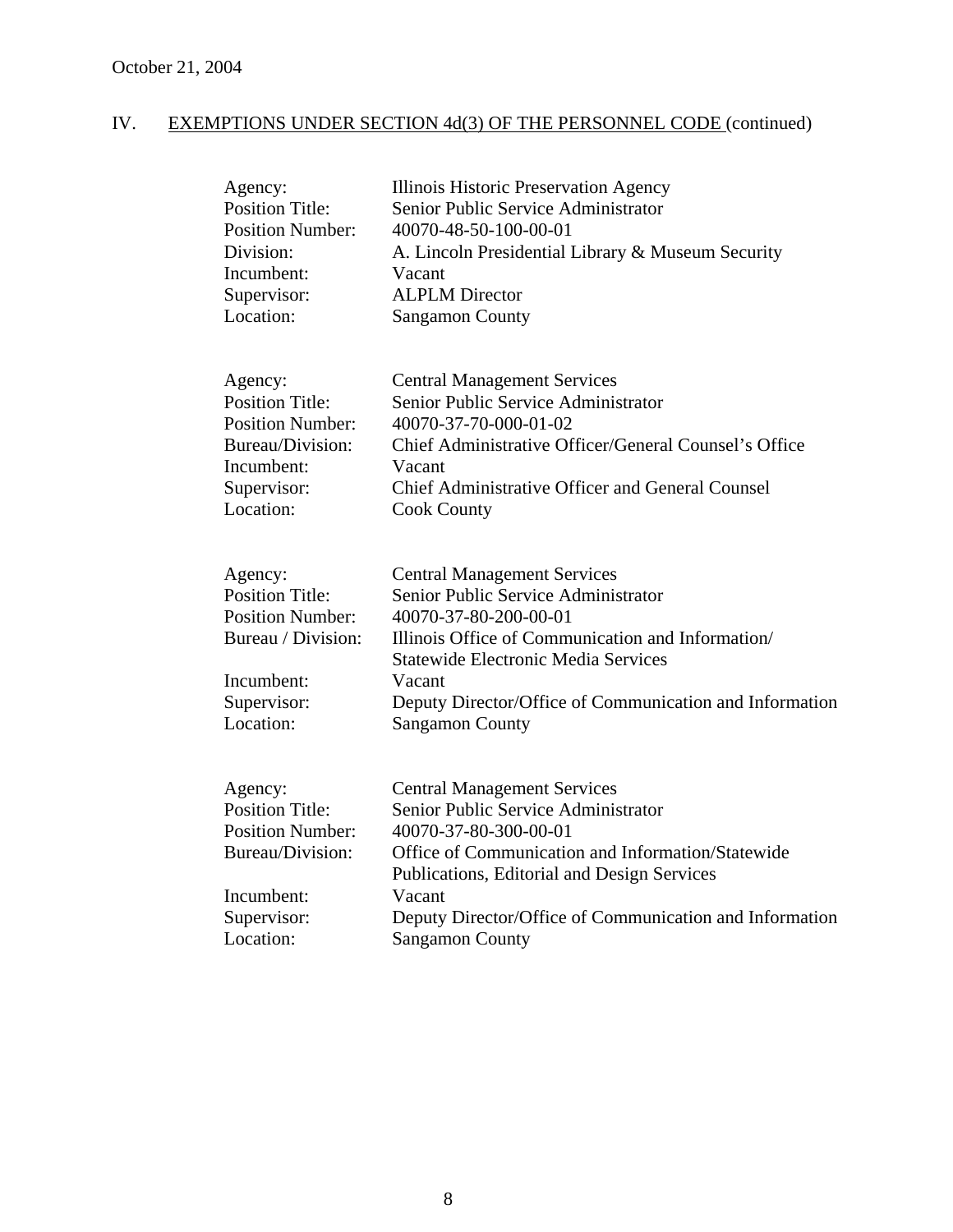| Agency:                 | <b>Central Management Services</b>                      |
|-------------------------|---------------------------------------------------------|
| Position Title:         | Senior Public Service Administrator                     |
| <b>Position Number:</b> | 40070-37-80-100-00-01                                   |
| Bureau/Division:        | Illinois Office of Communication and Information        |
|                         | Statewide Visual Media Services                         |
| Incumbent:              | Vacant                                                  |
| Supervisor:             | Deputy Director-Office of Communication and Information |
| Location:               | <b>Cook County</b>                                      |
|                         |                                                         |
| Agency:                 | Department of Revenue                                   |
| <b>Position Title:</b>  | Senior Public Service Administrator                     |
| Position Number:        | 40070-25-03-110-00-02                                   |
| Division:               | <b>Local Government Services</b>                        |
| Incumbent:              | Vacant                                                  |

# Supervisor: Communications Officer – Department of Revenue Location: Sangamon County

# V. MOTION TO GO INTO EXECUTIVE SESSION

# **IT WAS MOVED BY COMMISSIONER EWELL, SECONDED BY COMMISSIONER RICHARDS AND THE MOTION UNANIMOUSLY ADOPTED TO HOLD AN EXECUTIVE SESSION TO CONSIDER APPEALS OF DISMISSAL FILED WITH THE COMMISSION.**

# VI. RECONVENE MEETING

Upon due and proper notice the regular meeting of the Illinois Civil Service Commission was reconvened at 160 North LaSalle Street, Chicago, Illinois at 10:05 a.m.

Present:

Chris Kolker, Chairman; George E. Richards, Betty Bukraba, Raymond W. Ewell and Barbara J. Peterson, Commissioners; and Daniel Stralka and Andrew Barris of the Commission staff.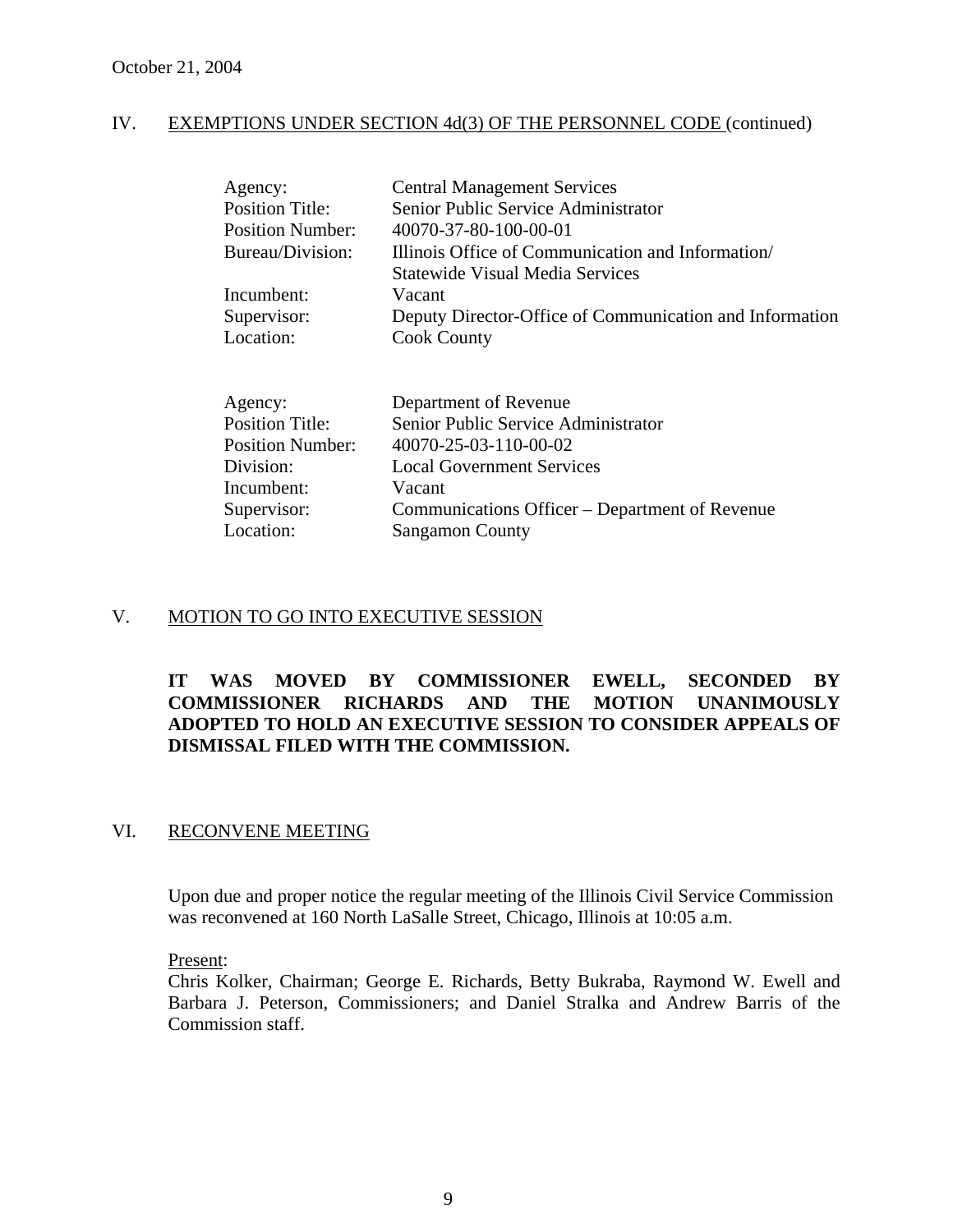# VII. NON-MERIT APPOINTMENT REPORT

The Personnel Code permits non-merit appointments for a limited period of time, i.e., emergency appointments shall not exceed 60 days and shall not be renewed, and positions shall not be filled on a temporary or provisional basis for more than six months out of any twelve-month period. Consecutive non-merit appointments are not violative of the Code, however, they do present a possible evasion of merit principles and should be monitored. Set forth below is the number of consecutive non-merit appointments made by each department. These statistics are from the Department of Central Management Services consecutive non-merit report as of September 30, 2004.

| Agriculture                        |     |    |
|------------------------------------|-----|----|
| <b>Central Management Services</b> |     |    |
| Children & Family Services         |     |    |
| Comm. & Econ. Opportunity          |     |    |
| <b>Emergency Management Agency</b> |     |    |
| <b>Environmental Protection</b>    |     |    |
| <b>Historic Preservation</b>       | 33  | 20 |
| <b>Natural Resources</b>           | 40  | 26 |
| <b>Prisoner Review Board</b>       |     |    |
| Public Aid                         |     |    |
| <b>State Retirement Systems</b>    |     |    |
| Transportation                     |     |    |
| Totals                             | 102 |    |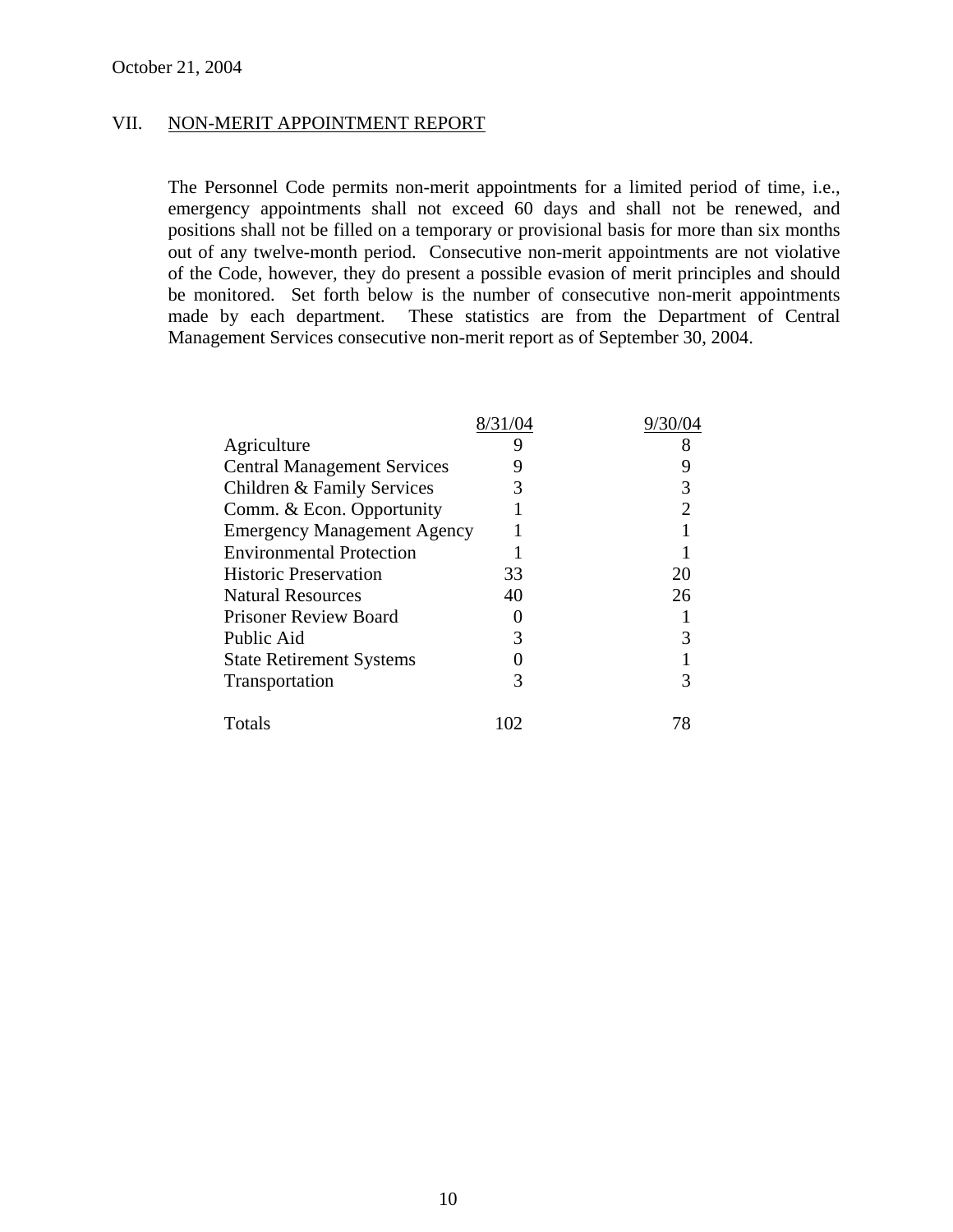# VIII. PUBLICLY ANNOUNCED DECISION RESULTING FROM APPEAL

# • **DISCHARGE**

#### **DA-70-04**

| Respondent | James H. Adams      | <b>Appeal Date</b>   | 11/17/03                 |
|------------|---------------------|----------------------|--------------------------|
| Agency     | <b>IDOT</b>         | <b>Decision Date</b> | 10/15/04                 |
| Type of    | Discharge           | ALJ                  | <b>Leonard Sacks</b>     |
| Appeal     |                     |                      |                          |
| Charge     | Disruptive Conduct; | Recommended          | <b>Charges Partially</b> |
|            | Conduct Unbecoming; | Decision             | Proven; Discharge        |
|            | Violence In The     |                      | Upheld.                  |
|            | Workplace.          |                      |                          |

**IT WAS MOVED BY COMMISSIONER PETERSON, SECONDED BY COMMISSIONER EWELL AND BY ROLL CALL VOTE THE MOTION UNANIMOUSLY ADOPTED TO REJECT THE RECOMMENDED DECISION AND REMAND IT TO THE ADMINISTRATIVE LAW JUDGE FOR FURTHER PROCEEDINGS. IT IS THE DECISION OF THE COMMISSION THAT ALL PARTIES ARE GRANTED ADDITIONAL LEAVE TO FILE A WRITTEN RESPONSE TO THE ADMINISTRATIVE LAW JUDGE'S DECISION BY THE END OF BUSINESS ON NOVEMBER 3, 2004.** 

# IX. APPEALS TERMINATED WITHOUT DECISION

# • **DISMISSAL**

#### **DA-14-05**

| Respondent | John Meszaros            | <b>Appeal Date</b>   | 8/03/04              |
|------------|--------------------------|----------------------|----------------------|
| Agency     | Public Aid               | <b>Decision Date</b> | 9/28/04              |
| Type of    | Discharge                | ALJ                  | <b>Andrew Barris</b> |
| Appeal     |                          |                      |                      |
| Charge     | Inappropriate Behavior;  | Recommended          | Joint Stipulation To |
|            | <b>Failure To Follow</b> | Decision             | Dismiss; Settlement  |
|            | Supervisory              |                      | Agreement Reached.   |
|            | Instructions;            |                      |                      |
|            | Unsatisfactory Work      |                      |                      |
|            | Performance;             |                      |                      |
|            | Misuse/Theft Of State    |                      |                      |
|            | Property; Conduct        |                      |                      |
|            | Unbecoming.              |                      |                      |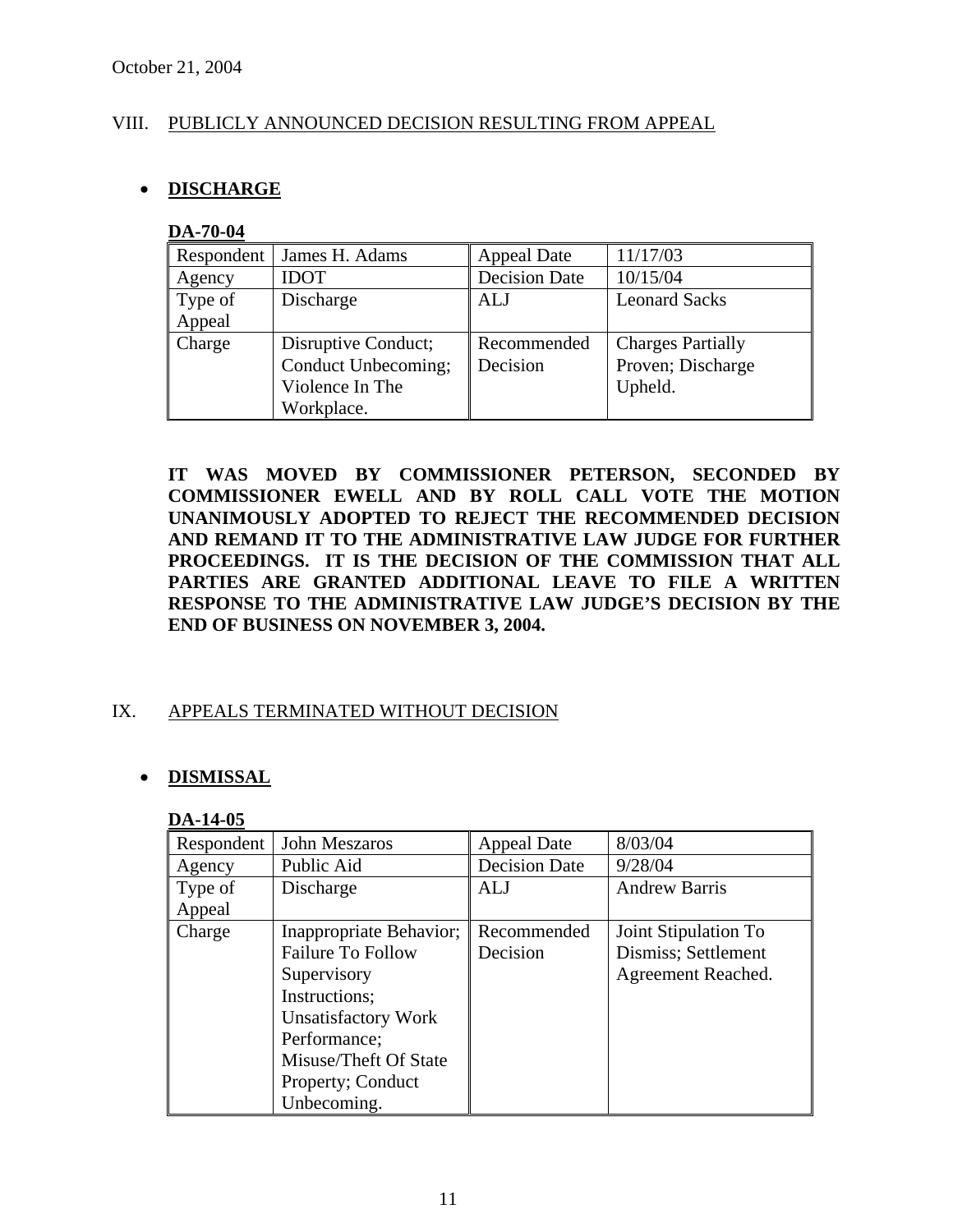# IX. APPEALS TERMINATED WITHOUT DECISION (continued)

**IT WAS MOVED BY COMMISSIONER PETERSON, SECONDED BY COMMISSIONER RICHARDS AND BY ROLL CALL VOTE THE MOTION UNANIMOUSLY ADOPTED TO AFFIRM THE RECOMMENDED DECISION THAT THE APPEAL OF THE RESPONDENT, JOHN MESZAROS, BE DISMISSED.** 

# • **DISMISSAL**

#### **DA-92-04**

| Respondent | Rebecca A. Gottstein                  | <b>Appeal Date</b> | 4/22/04                |
|------------|---------------------------------------|--------------------|------------------------|
| Agency     | Department of Revenue   Decision Date |                    | 10/6/04                |
| Type of    | Discharge                             | ALJ                | Daniel Stralka         |
| Appeal     |                                       |                    |                        |
| Charge     | Conduct Unbecoming;                   | Recommended        | Settlement Agreement;  |
|            | <b>Making False</b>                   | Decision           | Motion To Withdraw     |
|            | Statements.                           |                    | Appeal Granted By ALJ. |

**IT WAS MOVED BY COMMISSIONER BUKRABA, SECONDED BY COMMISSIONER EWELL AND BY ROLL CALL VOTE THE MOTION UNANIMOUSLY ADOPTED TO AFFIRM THE RECOMMENDED DECISION THAT THE APPEAL OF THE RESPONDENT, REBECCA A. GOTTSTEIN, BE WITHDRAWN FROM THE DOCKET OF THE CIVIL SERVICE COMMISSION.** 

• **DISMISSAL**

# **RV-83-04**

|         | Petitioner   Harry Hitchcock | <b>Appeal Date</b>   | 2/16/04               |
|---------|------------------------------|----------------------|-----------------------|
| Agency  | DOC                          | <b>Decision Date</b> | 9/22/04               |
| Type of | <b>Rule Violation</b>        | <b>ALJ</b>           | <b>Andrew Barris</b>  |
| Appeal  |                              |                      |                       |
| Charge  | Denial Of Promotion          | Recommended          | No Violation Of Rules |
|         |                              | Decision             | Found By ALJ.         |

**IT WAS MOVED BY COMMISSIONER RICHARDS, SECONDED BY COMMISSIONER PETERSON AND BY ROLL CALL VOTE THE MOTION UNANIMOUSLY ADOPTED TO AFFIRM THE RECOMMENDED DECISION THAT THE APPEAL OF THE RESPONDENT, HARRY HITCHCOCK, BE DISMISSED.**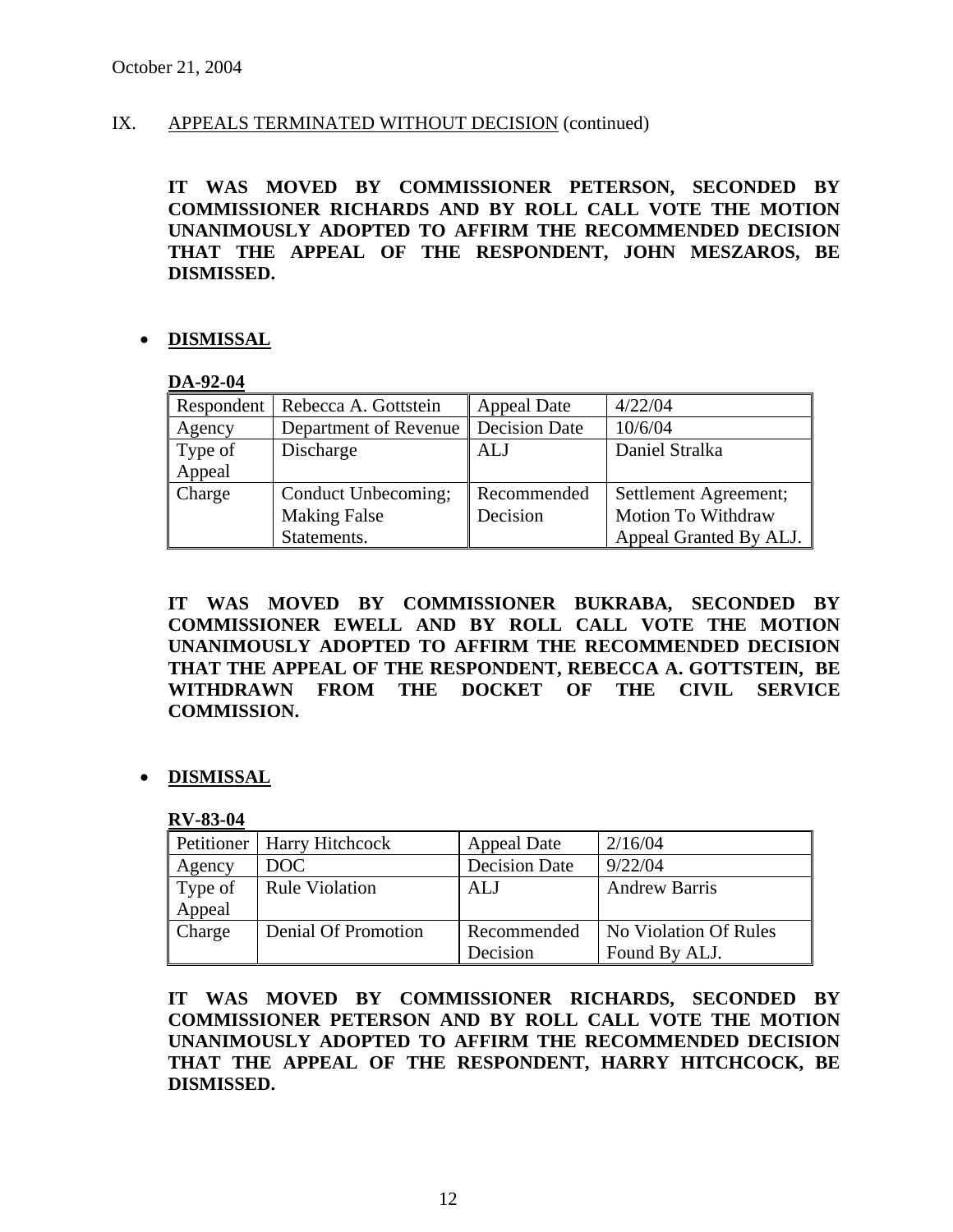# X. MEETING SCHEDULE FOR 2005

**IT WAS MOVED BY COMMISSION RICHARDS, SECONDED BY COMMISSIONER EWELL AND BY ROLL CALL VOTE THE MOTION UNANIMOUSLY ADOPTED TO APPROVE THE FOLLOWING AS ITS MEETING SCHEDULE FOR 2005.** 

| January 20, 2005  | Chicago     | July 21, 2005          | Chicago        |
|-------------------|-------------|------------------------|----------------|
| February 17, 2005 | Chicago     | <b>August 18, 2005</b> | Chicago        |
| March 17, 2005    | Chicago     | September 15, 2005     | <b>Chicago</b> |
| April 21, 2005    | Chicago     | October 20, 2005       | Chicago        |
| May 18, 2005      | Springfield | November 17, 2005      | Springfield    |
| June 16, 2005     | Chicago     | December 15, 2005      | Chicago        |

# XI. STAFF REPORT

- Executive Director Daniel Stralka noted that all Commissioners and Commission staff successfully passed the required Ethics training and test.
- Executive Director Daniel Stralka informed the Commission on the purchase and installation of the new copier and its welcome by the staff.
- With the upcoming resignation of ALJ Leonard Sacks, Executive Director Daniel Stralka has reassigned all his pending appeals to himself or Drew Barris. Status hearings will be held to ascertain the progress of these cases and move them towards resolution.
- Drew Barris notified the Commission that the PAP/GAAP reports have been submitted and that the Affirmative Action Plan was also completed.
- Executive Director Daniel Stralka noted that after conferring with CMS, the Commission will now be provided with all proposed amendments to the Personnel Rules.
- A records meeting is scheduled for later this month with a representative of the Secretary of State to review our current retention/destruction procedures.

# XII. ANNOUNCEMENT OF NEXT MEETING

Announcement of the next regular meeting to be held on Thursday, November 18, 2004 at 10:30 a.m. in the Commission's Springfield Office.